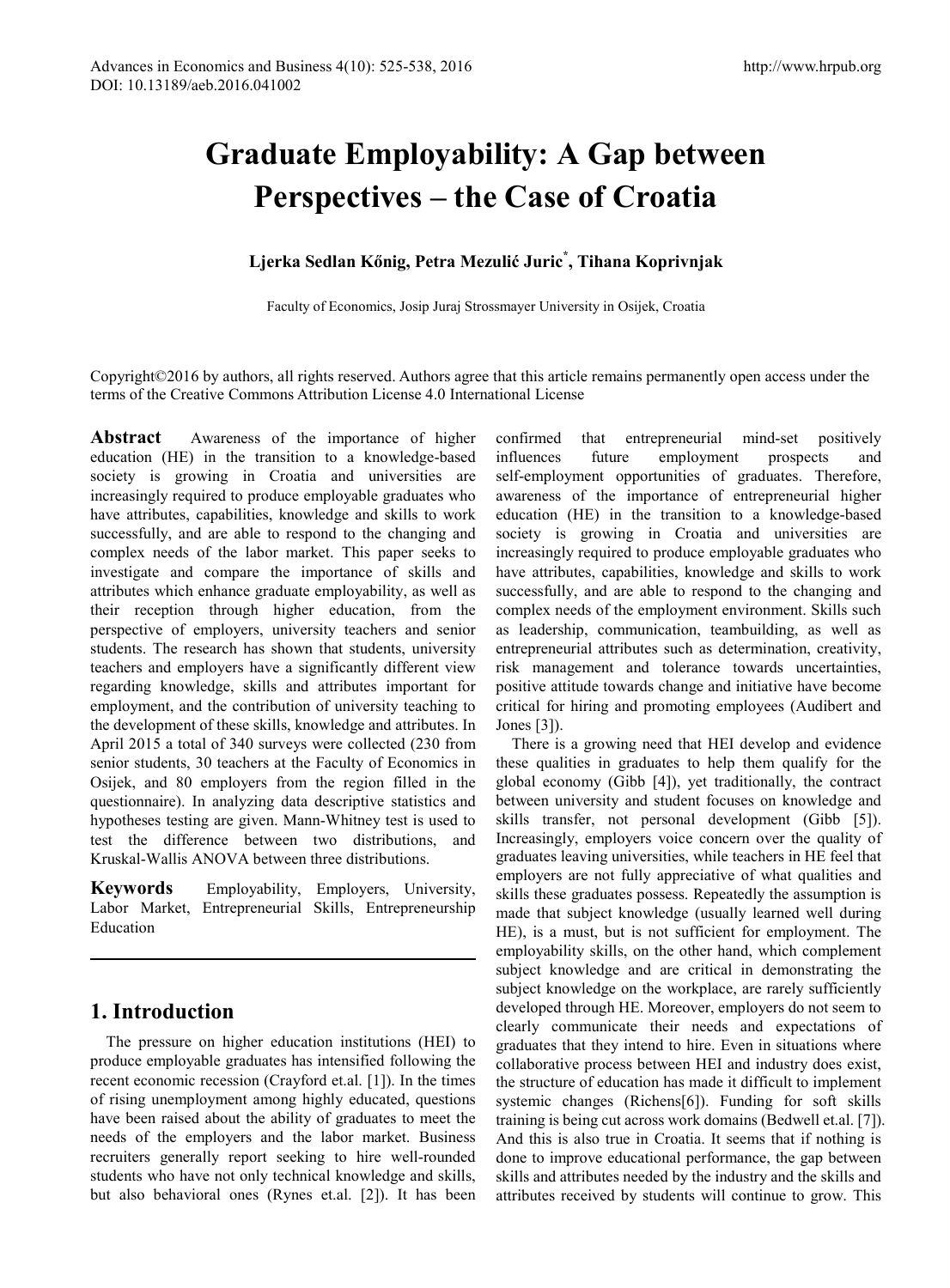paper seeks to investigate and compare the perceptions of skills and attributes which enhance graduate employability, as well as survey to what extent they are acquired through HE, from the perspective of employers, senior students and university teachers.

#### **1.1. Literature Review**

The connection between higher education and employability is frequently a subject of discussion in academic community. There is a pressure on higher education, from both government and employers, to produce graduates who are employable in the sense that they have the knowledge, attributes, and capabilities to work successfully. Students start their studies with the expectation that they will acquire the knowledge, skills and abilities necessary to perform jobs and advance in their careers. Many apply for jobs and come to the job interview feeling that they deserve a job simply because they graduated. On the other hand, employers have an expectation that higher education will provide graduates with the employability skills required to perform their jobs (Bok [8]). In competitive economies, it is very unlikely that unprepared graduates will be successful in obtaining employment (Rosenberg et.al. [9]). Many young people are unemployed these days, among other things, because they lack non-technical skills and attributes that are considered as important as job specific skills to function in an employment environment (Conrad and Leigh [10]). Researchers (Etzkowitz [11], Rosenbaum [12], Carnevale et.al. [13]) have observed that employers valued work habits more important than academic skills, because they are considered to be the best predictors of job performance. Studies have also revealed that employers include soft skills, which can be transferred across occupations instead of being specialized, among their most important hiring criteria, and the most deficient skill received in higher education (Rosenberg et.al. [9]). Soft skills are particularly important in sectors where social relations with clients, customers and service users are of high importance for the delivery and quality of the work (Kyrieri and Roidou 2012 [14]). The National Employers Skills Survey 2003 [14] reported that employers regard shortages in soft skills, including communication, teamwork as far more crucial than technical skills. A good supply of skilled graduates is essential for national, economic and social wellbeing, and the failure to equip young people with employability skills has far reaching consequences (Cotton [15]). It is also argued that providing young people with skills for employability is an ethical responsibility of HEI.

The concept of employability is quite elusive, and generally it means having a set of skills, knowledge, understanding and personal attributes that make a person more likely to choose and secure occupations in which they can be satisfied and successful. SCANS report [16] found that students believed that employment skills were learned on the job, through participation in extracurricular activities, or simply by osmosis. Because organizations need to select

interpersonally competent individuals who can successfully engage in interactions immediately upon hire, students must acquire effective interpersonal skills before entering the workforce (Bedwell et.al. [7]). In addition, Rosenbaum [12] noticed that if students do not learn basic employability skills before they are hired, they may not have the opportunity to learn them on the job, since employers may be reluctant to invest in training for these skills. Training and upskilling should be seen as an investment in a sustainable future rather than a cost to be minimized (Kyrieri and Roidou 2012 [14]). The situation in Croatia is similar as, according to Liderpress.hr, majority of employers (63%) believe that their employees need communication or presentation skills, but only 40% are interested in investing in their education. In a 2010 report titled "Employability skills" [19], UK-based City & Guilds Centre for Skills Development stated that employers are prepared to fund training to develop specific job-related skills, but employability skills represent personal qualities that are the individual graduate's responsibility.

Diverse authors (Carnevale et.al. [13], Nunan [20], Conrad and Leigh [10], Swiatek [21], Rosenbaum [12], Gibb [5], Yorke and Knigh [22], Bracey [23], Van Der Heijden et al. [24], Nasir et.al. [25], Fatoki [26], as well as SCANS repot [17] and DOTS model) agree that subject knowledge is not sufficient for acquiring, fulfilling, or creating of employment, but they determine what constitutes employability skills in different ways. Generally, employability skills are considered to include: knowledge, transferable skills, efficacy beliefs, personal qualities and entrepreneurial skills.

#### **1.2. Employability**

Employability is an issue of concern in many areas of the economy. It is extremely difficult to identify a single definition, as, among other things, it depends on the context and the implementation of the term. Among others, a definition can be found in the literature that defines employability as continuous fulfilling, acquiring or creating of work through the optimal use of competencies (Van Der Heijden et al. [24]). The term employability is used to mean a set of achievements that comprise skills, understanding and personal attributes (Yorke and Knight [22]) that make an individual more likely to gain and maintain initial employment, make transitions between jobs and roles, within the same organization, and the ability to obtain new employment, by being independent in the employment environment and able to manage employment transitions between organizations (Hillage and Polland [27]). Some authors have given their own interpretation of the term employability through a range of characteristics which it encompasses. So, Enhancing Student Employability Co-ordination Team (ESECT) founded by Higher Education Funding Council for England whose aim is to support the higher education sector in its effort to develop employable graduates, defines employability through the following phases: (1) getting a (graduate) job,(2) possession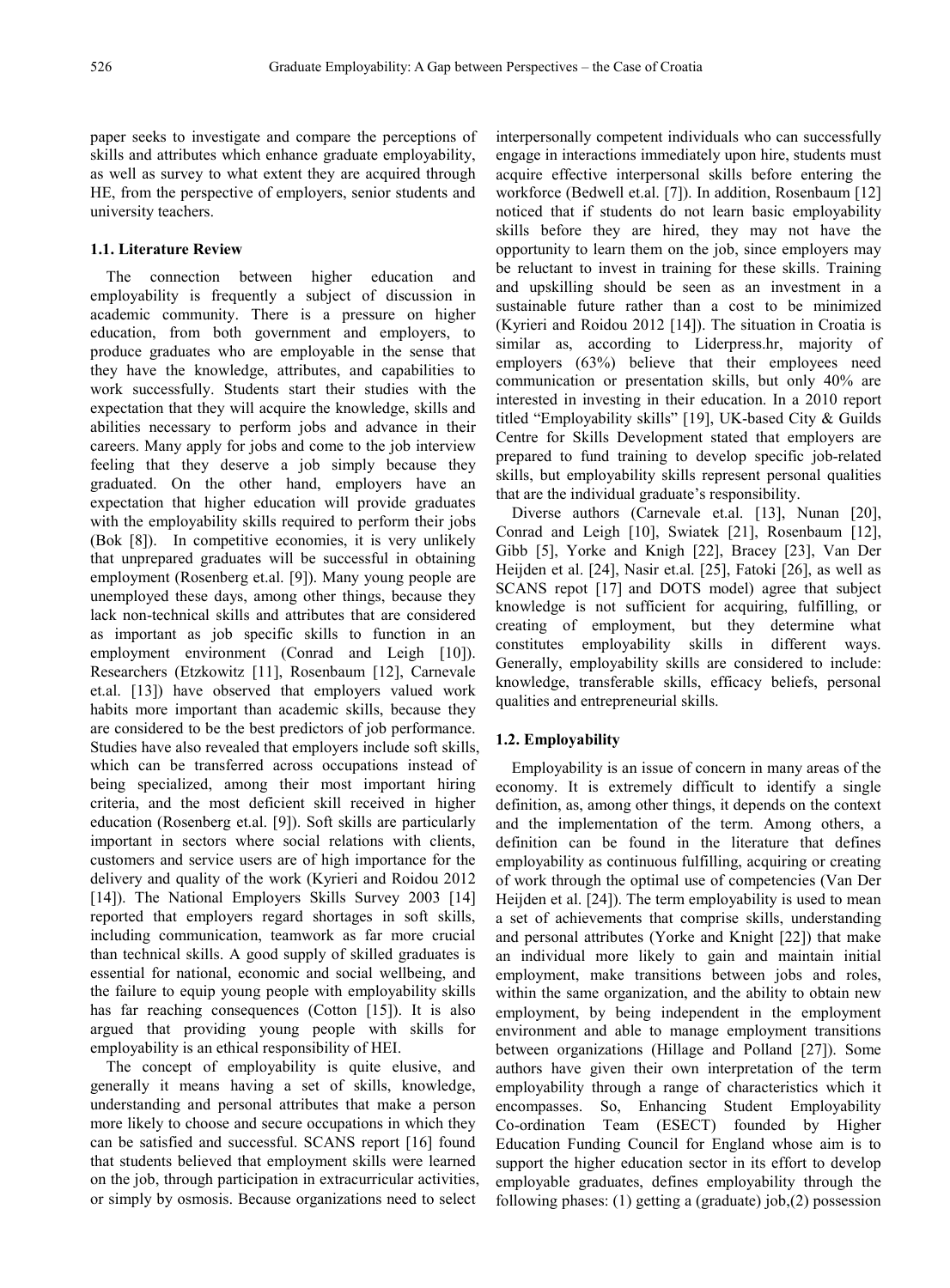of vocational degree, (3) formal work experience, (4) good use of non-formal work experience and/or voluntary work,  $(5)$  possession of "key skills" or such like,  $(6)$  skillful career planning and interview technique, (7) a mix of cognitive and non-cognitive achievements and representations (Yorke [28]). In addition, it is important to differentiate between employment and employability, where employment relates to the actual acquisition of a job, and employability to the capacity of a graduate to function in a job.

Higher education, or relevant work experience, do not guarantee employability (Yorke [28]). They certainly provide an opportunity to develop employability, but it actually derives from the experiences of students who have been involved in the education or practice. It is evident that employability represents a broad concept that includes three basic elements: it is demonstrated by a graduate actually obtaining a job, student's experience of HE (curricular and extracurricular activities), and possession of relevant achievements and potential (Yorke [28]). This concept, in addition to stressing the importance of formal learning and work experience, emphasizes the importance of involvement in extracurricular activities and voluntary work, which students can appreciate through involvement and work in, for instance, student associations and thus increase their competitiveness in the employment environment. Besides, employability is not a static category, but something that a person could develop throughout life, and this, in turn, denotes the importance and the necessary connection between the concept of employability and lifelong learning, i.e. the willingness to learn. Earlier conceptions that relied on lists of 'key generic skills' have given way to more nuanced approaches, which emphasize practical skills, understandings, personal attributes and metacognition (Giesel and Parker [29]).

The literature suggests two aspects of employability as: subject skills and transferable skills (also called soft skills). Transferable skills refer to certain personal traits of an individual, which can be taken from one job to the other, used within any profession and at any stage of one's career, while subject skills are more related to a particular field and profession (Cox and King [30]). Students usually leave university with good knowledge of the field they studied, i.e. subject skills. In today's challenging business environment the possession of subject skills alone is no longer sufficient to meeting employer requirements. Increasingly it is necessary to gain transferable skills which will enhance the prospects for employment (Cox and King [30]). Therefore, employability skills are often referred to as attributes of an employee, other than technical competence, that make them an asset to an employer (Buck and Barrick [31]).

#### **1.3. Dimensions of Employability Skills**

For the purpose of this study it is important to determine what constitutes employability skills. The SCANS report [17] very broadly defines dimensions of employability skills as: basic literacy and numeracy skills, critical thinking skills, leadership, management skills, interpersonal skills,

information technology skills, systems thinking skills, and work ethic.

The DOTS model, designed by the Centre for Entrepreneurship at the University of Central Lancashire, UK, defines Decision learning (decision making skills), Opportunity awareness (knowing what work opportunities exist and what their requirements are), Transition learning (job searching and self-presenting skills) and Self-awareness (interest, abilities, values etc) (Watts [32]) as practical solutions to enhancing prospects of students.

The so-called USEM account of employability includes four interrelated factors that affect employability: subject understanding; skills; efficacy beliefs, students' self-theories and personal qualities; and metacognition (Yorke and Knight [22]). Subject understanding or "knowledge" is the key outcome of higher education, and is related to the discipline which is the topic area of study. Next, core skills and disciplinary area skills are developed as a product of participation in higher education. Generic skills, such as communication, teamwork and time-management skills, can support study in any discipline, and can potentially be transferred to a range of contexts in HE or in workplace (Bennett et.al. [33]). Skills, either core or generic (a core skill in one discipline can be considered generic in the other), constitute an important component of employability. Third, efficacy is defined as the disposition to see tasks as opportunities for learning rather than as performance-oriented opportunities to demonstrate competence (Yorke, Knight [22]). In addition to that, it should be noted that students should feel that they are able to make a difference. Metacognition is the last element of the USEM account, and refers to the capacity for self-regulation, and is defined as "knowing about knowing". Self-awareness about the knowledge and the students' abilities is crucial.

Self-efficacy, self-confidence and self-esteem provide an essential link between knowledge, understanding, skills, experience, personal attributes and employability. Self-efficacy is seen as a belief that an individual has the capability in a particular situation, and self-confidence could be seen as the way this is projected to the outside world. An increase in self-efficacy will be reflected in the increase in demonstrated self-confidence. It could also be suggested that everything students do during their studies will impact on self-esteem, and it is through the development of high global self-esteem that employability is achieved (Dacre Pool and Sewell [34]). The belief in one's capability to succeed and the ability to project this belief to the outside world is important, but by achieving a high level of self-esteem, graduates will also become more realistic about their achievement and committed to life-long learning.

The motivator to enter HE is generally to study a specific discipline in depth, to gain a degree, to get a higher qualification and thus a good job. It is still true that the better qualified have far greater employment opportunities (Johnes [35]).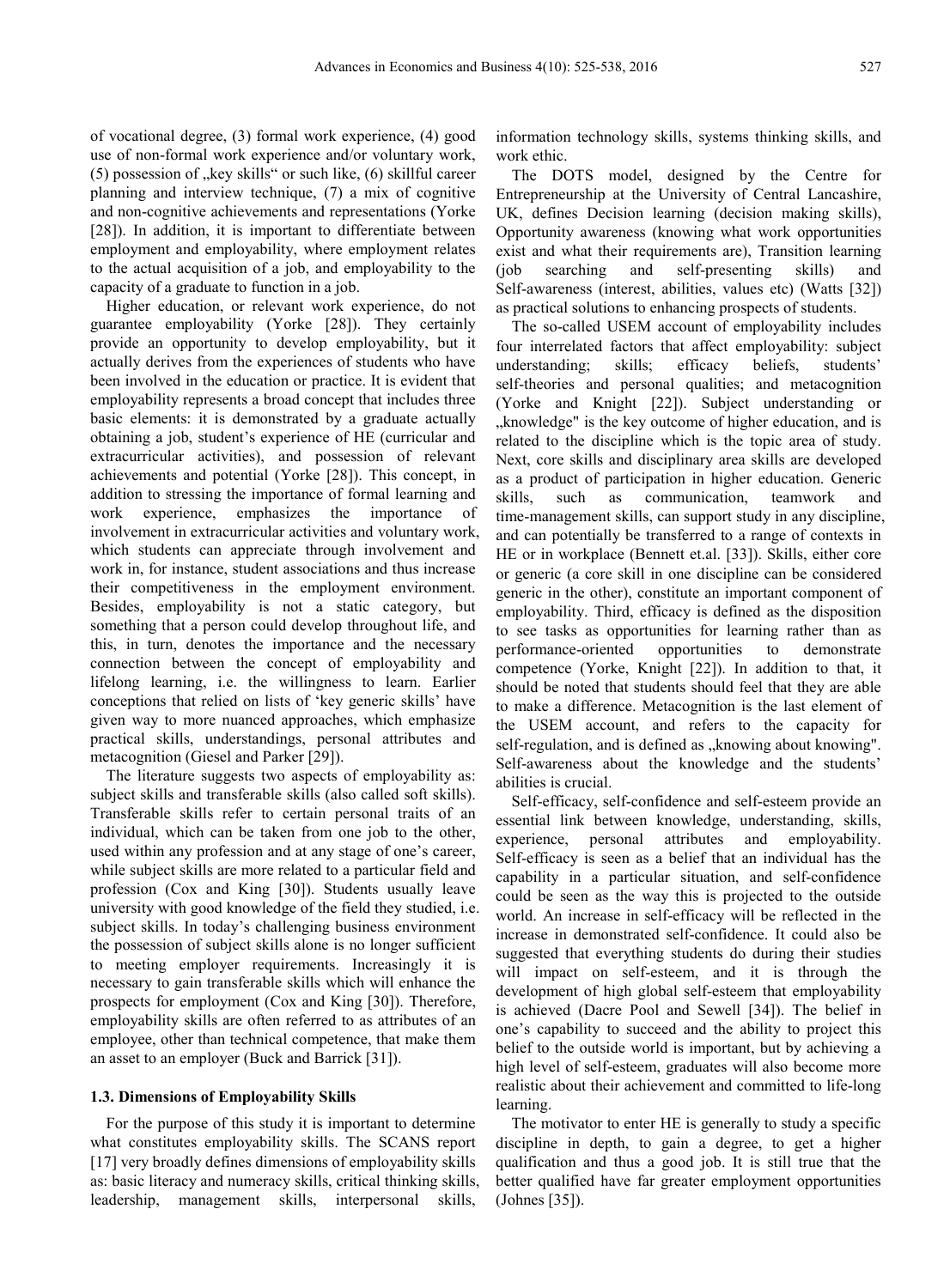Even though the subject-specific knowledge, understanding and skills are extremely important in many cases, these alone are unlikely to secure graduates occupations in which they will be satisfied and successful. In an Australian study, Nunan [20] indicated that employment should include generic employability skills, meaning that graduates are enterprising and show worker flexibility. Entrepreneurial skills are often understood as a part of personal learning and development, and as such are often discussed in the employability literature. Employers want graduates with relevant subject specific skills, knowledge and understanding, but in addition to this, they are looking for well-developed young people (Harvey et.al. [36]). An enterprising graduate, being innovative, creative, adaptable, and a willing learner, will be valued in any organization.

In conclusion, besides professional skills and knowledge graduates need transferable and entrepreneurial skills and therefore, universities have been encouraged to provide more substantial impact on developing and stimulating entrepreneurial knowledge, skills, attitudes and values through their programs.

#### **3.2. Entrepreneurship Education**

Entrepreneurship education programs provide individuals with the ability to recognize commercial opportunities (Jones and English [37]), foster entrepreneurial competences in every individual, and develop awareness of the benefits of entrepreneurship in the society. Such skills and knowledge are essential not only for starting, managing and growing a new business, but also for acquiring a job and managing one's professional carrier.

The way in which universities affect employability of their students varies from one institution to the other, so there is no ideal employability-oriented curriculum. However, the manual Embedding employability into the curriculum, explains the existence of several ideal types of adapting the curriculum, being: (1) employability through the whole curriculum, (2) employability in the core curriculum, (3) work based or work related learning incorporated as one of components within the curriculum, (4) employability related modules within the curriculum, and (5) work based or work related learning parallel with the curriculum. It is important to note that certain types can interlace and that there is a possibility of simultaneous application of several of them (Yorke and Knight [22]).

The availability of entrepreneurship programs in higher education is important for a number of reasons. First of all, by embracing entrepreneurship programs universities make the first step in the shift towards knowledge-based society. Furthermore, by including the entrepreneurial objective as the third component to their mission (hand in hand with research and education) universities assume an active role in regional business development. By having a strong focus on entrepreneurial activities universities fulfill their role at the heart of the Triple Helix model (Etzkowitz [11]), which encompasses their deep involvement in economic and social development. Finally, by offering education in entrepreneurship universities develop entrepreneurial attributes in their students.

A major goal of higher education (and not only higher education) should be to equip students with the intellectual tools, efficacy beliefs and intrinsic interest to educate themselves throughout their lifetime. Several researchers (Bracey [22], Rosenbaum [12], Carnevale et.al. [13]) have observed that employers described work habits as being more important than academic skills, as they are often considered to be the best predictors of job performance. A lot of research (in Dacre Pool and Sewell [8]) points out the work experience as something employers value greatly in graduates, as well as learning from experience in the world of work in order to develop key skills and attributes and enhance employability. Partnerships between employers and HEI are valuable in promoting work related learning and in improving the quality of such experiences.

Literature review on entrepreneurship education pedagogy affirms that, in order to increase the likelihood of effective entrepreneurship outcomes, entrepreneurship education should take the experience based learning approach. Rosenberg [9] cited Chester E. Finn, Jr. who argued that requiring teachers to focus on the test results in basic academic skills negatively affects students' abilities to develop other skills that are central to the nation's competitive advantage. With the main challenge being the creation of appropriate learning environment which reflects the life world of entrepreneurs, entrepreneurship educators have increasingly adopted experiential approaches (Gibb [5]). Learning through experience, which combines experience, perceptions, cognitions and behaviors, is seen as an innovative alternative to traditional teaching. It emphasizes the central role that experience plays in the learning process (Rae and Carswell [38]).

## **2. Method**

Differences in the importance given to employability skills by graduates and employers according to their perceptions have been documented in literature (Swiatek [21], Davies [39], Lindsay [40]), but these differences have not been tested in transitional economies. Having identified various employability skills based on the literature (Conrad and Leigh [10], Dacre Pool [34], Gibb [4], Schultz [41], Nasir et.al. [25] Hopkins et.al. [42], Fatoki [26]) the authors set out to test several central assumptions in this study:

- a) employers, students and teachers have different perceptions of skills and attributes which enhance graduate employability
- b) there is a gap between skills and attributes valued by the employers, and the skills and attributes received by students during HE
- c) employability skills are rarely sufficiently developed through HE, and there is a growing need that HEI develop and evidence these qualities in graduates to help them qualify for achieving employability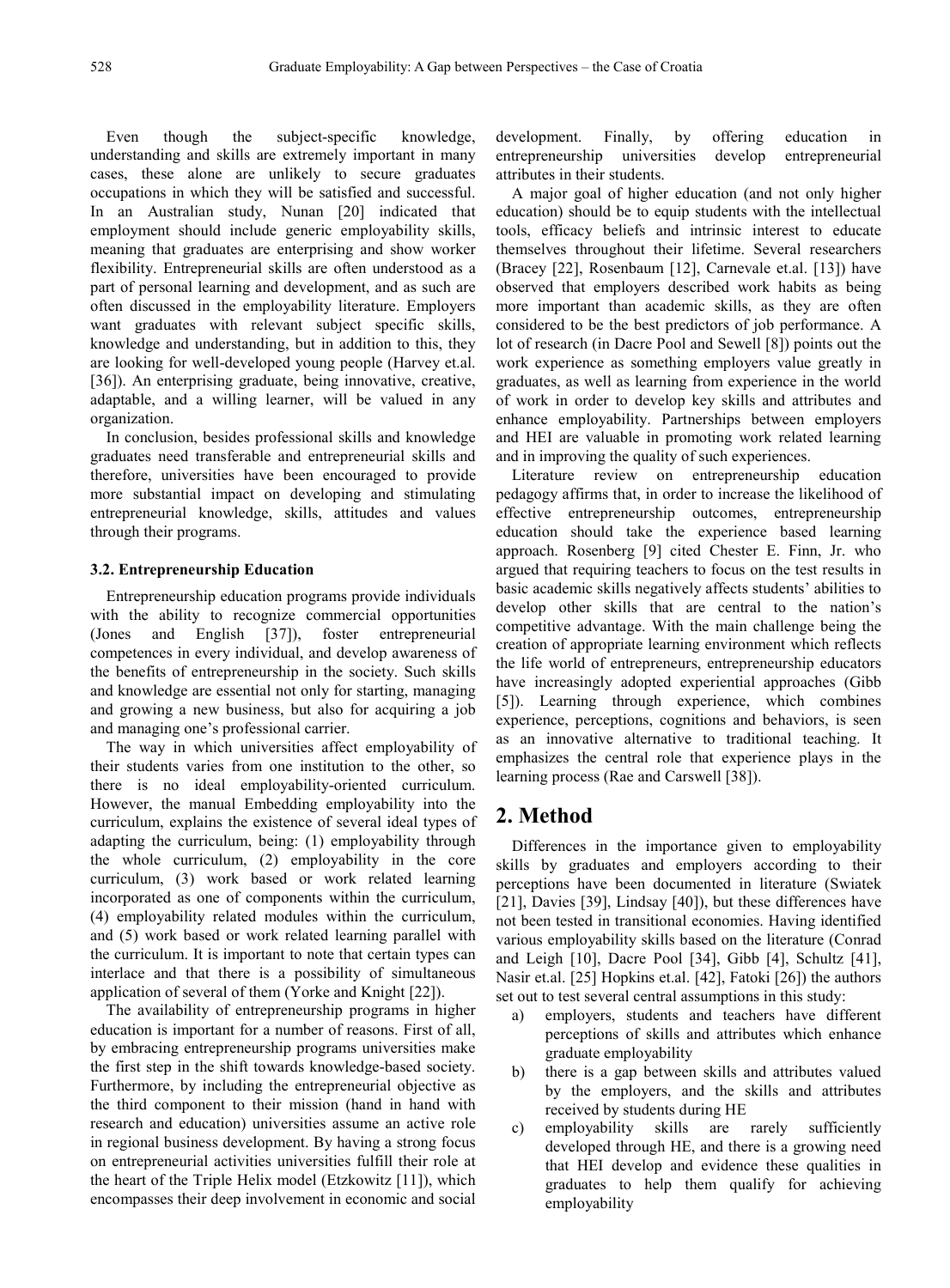This study is the first of a series of papers that examines the attitudes of students, teachers and employers in Croatia regarding skills and attributes needed for obtaining and securing employment, and the extent to which those skills are received during studies. This paper is based on a research in which the perspectives of three distinct groups on skills and attributes that increase graduate employability were studied: teachers who design and teach the courses at the Faculty of Economics of Josip Juraj Strossmayer University in Osijek, senior students at the Faculty and employers from companies of all sizes from the region. A triangular design approach (Senge [43]) permitted studying the problem from multiple points of view, providing a more useful way of addressing the issue. This approach allows to contrast all three respondent groups and to determine whether any critical gaps exist in perspectives. Data was collected by means of self-administered questionnaire. Three surveys (one for each category of respondents: senior students, university teachers and employers) included 11, 12, and 22 questions, respectively, and measured 36 dimensions of graduate employability.

Each survey employed open and closed questions, as well as seven-point Likert scales as answers. Three questionnaires were piloted prior to distribution, and the survey instrument was validated by an independent panel to ensure that all the questions were understandable to the respondents. In April 2015 a total of 340 surveys were collected. In total 340 questionnaires were collected (230 from senior students, 30 teachers at the Faculty of Economics in Osijek, and 80 employers from the region filled in the questionnaire).

In analyzing data descriptive statistics and hypotheses testing are given. Mann-Whitney test is used to test the difference between two distributions, and Kruskal-Wallis ANOVA between three distributions.

### **3. Results and Discussion**

Table 1 presents the means for each variable and the differences between respondent attitudes regarding the importance of the variables for employability by the three respondent groups. Although there is certain agreement in opinion among respondents in the survey, the study revealed considerable differences in perspectives between the respondent groups, with regard to skills and attributes needed for employability. Some of the key findings of the triangular model are indicated below.

As expected, all three groups value aggression, achievement in sport, sense of humor and attractive appearance as the least important in obtaining and securing a job. Interestingly, employers and students give little importance to grade point average (GPA) during studies (means 3.95 and 3.96 respectively), whereas teachers provide much higher value for it (5.30). The fact that as many as 98% of employers would rather employ a candidate with poorer GPA, if he /she had good

communication skills, intelligence, discipline, the desire for achievement and work ethics, is also thought provoking. Employers do not give high mean scores to subject knowledge, usage of social networks, or public speaking skills. Practical experience is not assigned a high value either, although employers value application of knowledge. Later on in the survey, 88% of employers and 97% of students agree that during HE not enough attention is given to application of knowledge. Similarly, students do not consider subject knowledge important (rank 31), and rate critical thinking, usage of social networks and work ethics rather low in importance. Likewise, teachers rank work ethics and grade point average (GPA) during studies low (rank 30 and 28 of 36, respectively) in importance for employability, as well as independence (rank 31) and taking initiative (rank 26). Low ranking of work ethics particularly by teachers and students in this study is surprising. On the other hand, the results of this study compliment previous research which established that for performance in an employment environment, application of knowledge, non-technical skills and certain personal attributes are more important than subject knowledge.

All three groups value foreign language skills, solving problems, willingness to learn and IT usage highly. But the findings suggest that there are significant differences in the rankings given for employability skills and attributes by the respondent groups. Among selected employability skills, employers characterize problem solving, learning skills, and willingness to learn as the most important employability skills. Enthusiasm and motivation, intelligence and establishing and maintaining interpersonal contact also score high. Among the valuable skills employers also include application of acquired knowledge, IT usage and foreign language skills. These results indicate that employers in Croatia are looking for well-developed young people with a number of attributes as their future employees.

Similarly to employers, students also include problem solving skills and willingness to learn among the most important employability skills, but they value foreign language skills, IT usage and positive attitude towards change as critical, too. Surprisingly, in their rating, teachers give the highest rank to application of knowledge. In particular, of all respondents groups, it is teachers who give the highest means to application of knowledge (6.10). They also assess highly the importance of interpersonal relationships, willingness to learn, problem solving skills and IT usage. Interesting finding is also that, employers estimate the importance of learning skills much higher than practical experience or subject knowledge. Furthermore, subject knowledge is, by all respondent groups rated rather low in importance. Low rank for practical experience (rank 29) given by employers is surprising because it is widely agreed that graduates with work experience are more likely to secure employment than graduates without.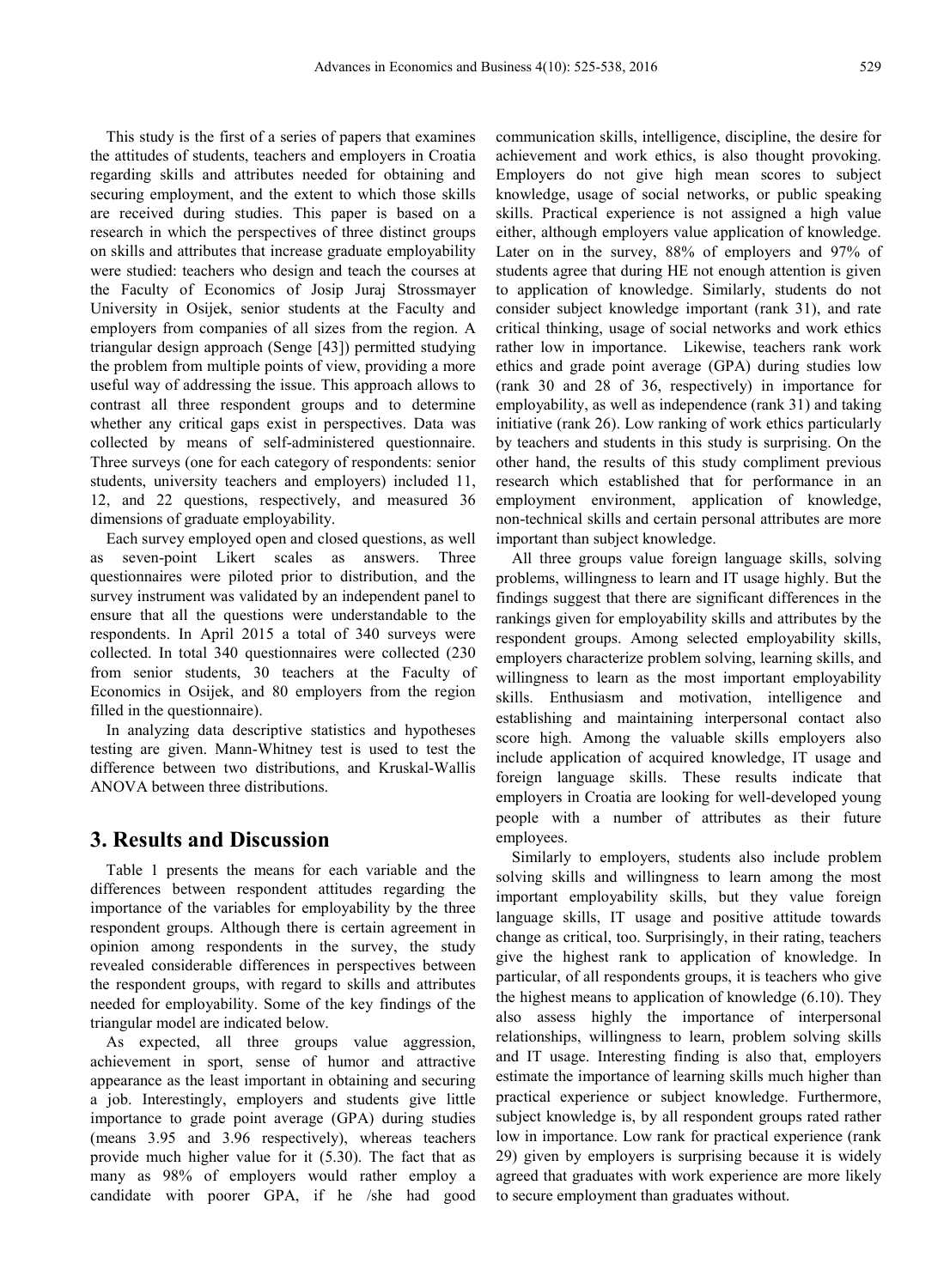|                                                       | Employers |          | Students       |      |          | Teachers       |      |          |                |            |
|-------------------------------------------------------|-----------|----------|----------------|------|----------|----------------|------|----------|----------------|------------|
| Dimensions                                            | Mean      | Std.Dev. | Rank           | Mean | Std.Dev. | Rank           | Mean | Std.Dev. | Rank           | $p$ Value* |
| Problem solving                                       | 6.30      | 0.97     | $\mathbf{1}$   | 6.15 | 1.08     | $\overline{4}$ | 6.00 | 0.98     | $\overline{4}$ | 0.1823     |
| Learning skills                                       | 6.19      | 1.26     | $\overline{2}$ | 5.74 | 1.27     | 20             | 5.93 | 1.17     | 6              | 0.0018     |
| Willingness to learn                                  | 6.16      | 0.95     | 3              | 6.16 | 0.99     | $\overline{c}$ | 6.03 | 0.89     | 3              | 0.5633     |
| Enthusiasm and motivation                             | 6.16      | 1.13     | $\overline{4}$ | 5.89 | 1.14     | 16             | 5.70 | 0.99     | 19             | 0.0162     |
| Intelligence                                          | 6.11      | 1.06     | 5              | 5.97 | 1.06     | 12             | 5.86 | 1.06     | 11             | 0.3321     |
| Establishing and maintaining<br>interpersonal contact | 6.09      | 0.94     | 6              | 5.87 | 1.18     | 17             | 6.07 | 0.88     | $\mathfrak{2}$ | 0.4077     |
| Application of acquired<br>knowledge                  | 6.08      | 1.09     | $\tau$         | 5.93 | 1.42     | 15             | 6.10 | 1.06     | $\mathbf{1}$   | 0.9938     |
| IT usage                                              | 6.08      | 1.04     | 8              | 6.16 | 0.99     | 3              | 5.93 | 0.83     | 5              | 0.1939     |
| Foreign language                                      | 6.04      | 1.07     | 9              | 6.25 | 1.15     | $\mathbf{1}$   | 5.93 | 0.91     | $\tau$         | 0.0091     |
| Diligence                                             | 5.99      | 1.04     | 10             | 5.99 | 1.10     | 11             | 5.77 | 1.07     | 12             | 0.4522     |
| Teamwork                                              | 5.99      | 1.04     | 11             | 6.03 | 1.16     | 8              | 5.77 | 0.90     | 13             | 0.1272     |
| Thinking "outside the box"<br>and innovativeness      | 5.98      | 1.12     | 12             | 5.99 | 1.27     | 10             | 5.73 | 1.05     | 17             | 0.1892     |
| Desire for achievement                                | 5.95      | 1.11     | 13             | 5.93 | 1.19     | 14             | 5.57 | 1.19     | 22             | 0.1303     |
| Positive attitude towards<br>change                   | 5.94      | 1.04     | 14             | 6.12 | 0.97     | 5              | 5.90 | 0.80     | 10             | 0.1244     |
| Written communication                                 | 5.91      | 0.94     | 15             | 6.06 | 1.09     | $\overline{7}$ | 5.67 | 0.96     | 20             | 0.0162     |
| Opportunity recognition                               | 5.89      | 1.30     | 16             | 5.77 | 1.28     | 19             | 5.70 | 1.12     | 18             | 0.4477     |
| Discipline                                            | 5.75      | 1.01     | 17             | 5.64 | 1.15     | 23             | 5.73 | 1.01     | 15             | 0.8954     |
| Work ethics                                           | 5.73      | 1.51     | 18             | 5.38 | 1.45     | 28             | 5.17 | 1.42     | 30             | 0.0422     |
| Self-confidence                                       | 5.73      | 1.08     | 19             | 5.94 | 1.17     | 13             | 5.90 | 0.80     | 8              | 0.1123     |
| Taking initiative                                     | 5.71      | 1.19     | 20             | 5.54 | 1.15     | 25             | 5.40 | 1.13     | 26             | 0.2015     |
| Negotiation skills                                    | 5.65      | 1.29     | 21             | 6.00 | 1.06     | 9              | 5.63 | 1.03     | 21             | 0.0266     |
| Work under pressure                                   | 5.65      | 1.20     | 22             | 5.60 | 1.30     | 24             | 5.38 | 1.37     | 27             | 0.5978     |
| Independence                                          | 5.54      | 1.19     | 23             | 5.68 | 1.06     | 21             | 5.13 | 1.20     | 31             | 0.0629     |
| Making judgments on basis of<br>limited information   | 5.49      | 1.36     | 24             | 5.67 | 1.18     | 22             | 5.77 | 1.14     | 14             | 0.5891     |
| Critical thinking                                     | 5.45      | 1.20     | 25             | 5.20 | 1.27     | 30             | 5.73 | 1.11     | 16             | 0.0270     |
| Persuasion                                            | 5.41      | 1.17     | 26             | 5.86 | 1.21     | 18             | 5.40 | 1.13     | 25             | 0.0003     |
| Strong orientation to<br>achievement                  | 5.34      | 1.22     | 27             | 5.41 | 1.13     | 27             | 5.23 | 1.43     | 29             | 0.8980     |
| Public speaking                                       | 5.21      | 1.37     | 28             | 6.09 | 1.18     | 6              | 5.43 | 1.04     | 24             | 0.0000     |
| Practical experience                                  | 5.10      | 1.61     | 29             | 5.49 | 1.46     | 26             | 5.90 | 1.18     | 9              | 0.0363     |
| Subject knowledge                                     | 4.86      | 1.37     | 30             | 4.94 | 1.34     | 31             | 5.43 | 1.01     | 23             | 0.1505     |
| Usage of social networks                              | 4.70      | 1.59     | 31             | 5.24 | 1.34     | 29             | 4.93 | 1.11     | 32             | 0.0146     |
| Sense of humor                                        | 4.61      | 1.45     | 32             | 4.16 | 1.45     | 32             | 4.73 | 0.94     | 33             | 0.0129     |
| Grade point average (GPA)                             | 3.95      | 1.66     | 33             | 3.96 | 1.56     | 33             | 5.30 | 1.21     | 28             | 0.0000     |
| Attractive appearance                                 | 3.29      | 1.62     | 34             | 3.72 | 1.78     | 34             | 3.70 | 1.60     | 34             | 0.1978     |
| Achievement in sport                                  | 3.28      | 1.55     | 35             | 3.07 | 1.40     | 35             | 3.27 | 1.48     | 36             | 0.4263     |
| Aggression                                            | 2.89      | 1.52     | 36             | 3.01 | 1.56     | 36             | 3.57 | 1.57     | 35             | 0.1170     |
|                                                       |           |          |                |      |          |                |      |          |                |            |

**Table 1.** Estimation of importance of employability skills – comparison between employers, students and teachers

\*p-value is given for Kruskal-Wallis ANOVA test

At level of significance of 5%, differences in importance of some skills and attributes between three groups can be seen, in particular for persuasion, written communication, critical thinking, public speaking and ethics. Significant gaps in values are also observed for learning skills, as employers rank them much higher (6.19) than teachers (5.93) or students (5.74); foreign language skills, ranked most important by students (6.25), much less so by employers (6.04) and teachers (5.93).Whereas public speaking skills are thought highly of by students (6.09), they score much less by teachers (5.43) and employers (5.21). Significant differences are observed also in rather low scores for team work by teachers (5.79) and employers

(5.80) as opposed to a higher score by students (6.11).

Interestingly, typical entrepreneurial attributes such as problem solving, making judgments on the basis of limited information, taking initiative, thinking out of the box, determination to be independent, strong orientation to achievement, work under pressure and positive attitude towards change are considered by all three groups rather unimportant for employment, with the exception of problem solving skills. Initiative, achievement and independence are particularly low. Remarkably, low values, by all groups (teachers: 5.23; employers: 5.34; students: 5.41) are attached to strong orientation to achievement. Of the three groups, only students set a high value (6.12) on positive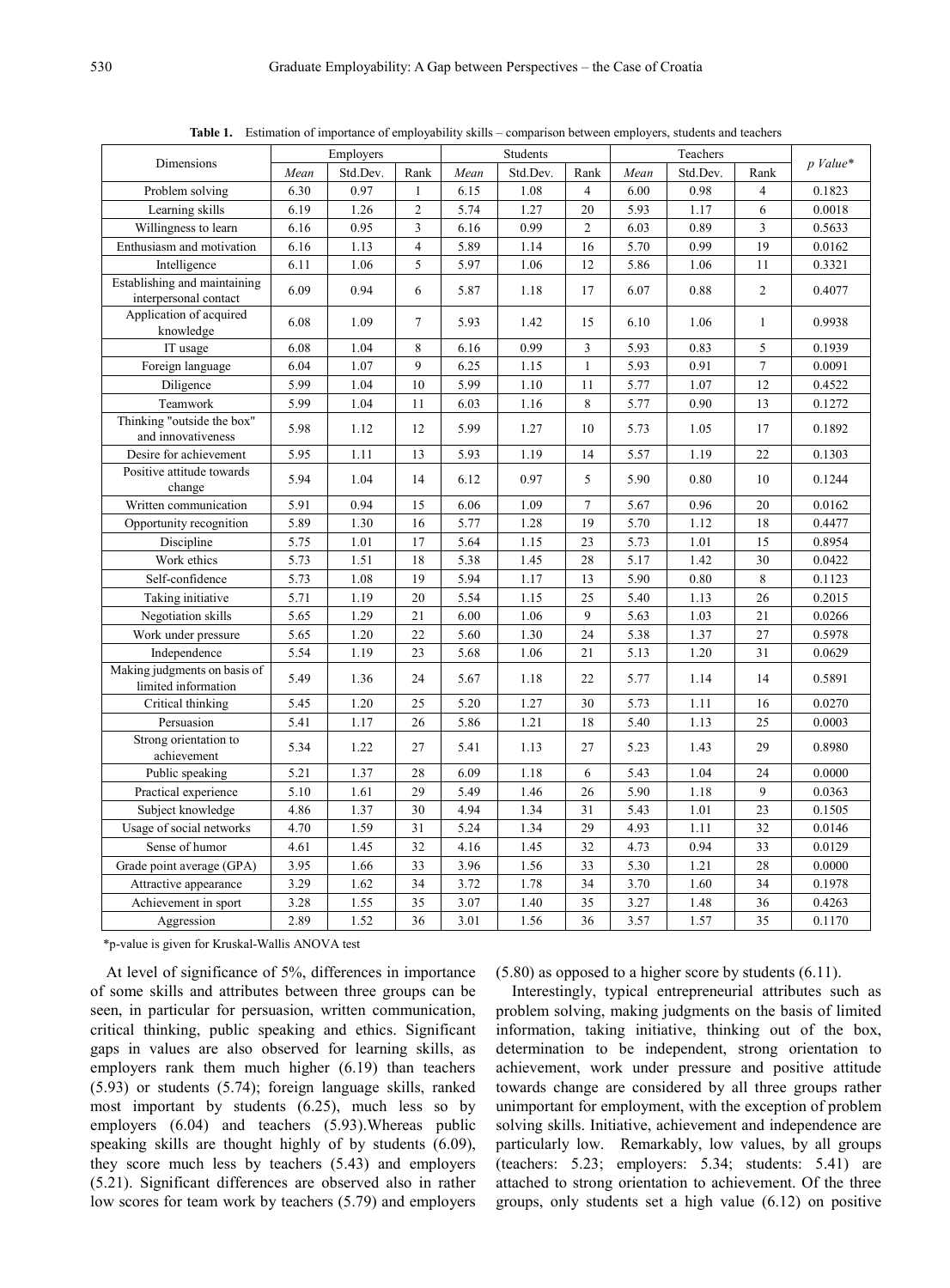attitude towards change, and employers particularly value enthusiasm and motivation (6.16). These results are surprising because literature (Audibert and Jones [3]) asserts that entrepreneurial attributes have become critical for hiring and promoting employees, and entrepreneurial, innovative, creative and adaptable employees are widely considered valuable for any organization. Moreover, the results are disturbing because entrepreneurship is recognized as one of the key competences for life-long learning (EU Parliament [44]). It seems that in Croatia employers, university teachers, as well as graduates themselves are unaware of what employability skills are, much less how to acquire them.

Table 2 depicts the perception of HE contribution to development of employability skills. As can be seen, the three respondent groups agree that HE contributes the least to gaining sense of humor, development of general intelligence, aggression and achievement in sport, and the most to teamwork, willingness to learn and use of IT. Additionally, employers point out a significant contribution of teaching at HEI to acquisition of foreign language skills (4.68), written communication (4.58) and discipline (4.54); teachers to public speaking skills (5.63), acquisition of subject knowledge (5.63), learning skills (5.07), and interpersonal relationships (4.97)

**Table 2.** Estimation of HE contribution to development of employability skills – comparison between employers, students and teachers

| <b>Dimensions</b>                                     | <b>Employers</b> |          |                | <b>Students</b> |          |                | <b>Teachers</b> |          |                | $p$ Value* |
|-------------------------------------------------------|------------------|----------|----------------|-----------------|----------|----------------|-----------------|----------|----------------|------------|
|                                                       | Mean             | Std.Dev. | Rank           | Mean            | Std.Dev. | Rank           | Mean            | Std.Dev. | Rank           |            |
| Subject knowledge                                     | 4.91             | 1.54     | 1              | 4.65            | 1.36     | 10             | 5.63            | 0.85     | $\overline{2}$ | 0.0004     |
| IT usage                                              | 4.87             | 1.54     | $\overline{c}$ | 5.03            | 1.45     | 3              | 5.37            | 1.13     | 3              | 0.4577     |
| Foreign language                                      | 4.68             | 1.61     | 3              | 4.51            | 1.69     | 13             | 4.93            | 1.39     | 9              | 0.3940     |
| Teamwork                                              | 4.68             | 1.61     | $\overline{4}$ | 5.53            | 1.29     | $\mathbf{1}$   | 5.33            | 1.09     | $\overline{4}$ | 0.0001     |
| Willingness to learn                                  | 4.59             | 1.69     | 5              | 4.84            | 1.57     | $\overline{7}$ | 5.20            | 0.96     | 5              | 0.3123     |
| Written communication                                 | 4.58             | 1.68     | 6              | 4.99            | 1.47     | $\overline{4}$ | 4.47            | 1.36     | 20             | 0.0394     |
| Discipline                                            | 4.54             | 1.44     | 7              | 4.27            | 1.51     | 17             | 4.67            | 0.99     | 16             | 0.2177     |
| Public speaking                                       | 4.51             | 1.57     | 8              | 5.49            | 1.43     | $\overline{2}$ | 5.63            | 1.07     | $\mathbf{1}$   | 0.0000     |
| Diligence                                             | 4.44             | 1.54     | 9              | 4.52            | 1.57     | 12             | 4.83            | 0.99     | 12             | 0.7490     |
| Work under pressure                                   | 4.39             | 1.50     | 10             | 4.87            | 1.67     | 6              | 4.93            | 1.26     | 10             | 0.0647     |
| Establishing and maintaining<br>interpersonal contact | 4.25             | 1.70     | 11             | 4.72            | 1.33     | 8              | 4.97            | 1.19     | 8              | 0.0559     |
| Learning skills                                       | 4.16             | 1.80     | 12             | 4.15            | 1.67     | 25             | 5.07            | 1.17     | $\overline{7}$ | 0.0180     |
| Problem solving                                       | 4.14             | 1.56     | 13             | 4.46            | 1.51     | 14             | 4.60            | 1.10     | 18             | 0.3163     |
| Positive attitude towards change                      | 4.13             | 1.67     | 14             | 4.89            | 1.58     | 5              | 4.77            | 1.01     | 14             | 0.0015     |
| Independence                                          | 3.95             | 1.73     | 15             | 4.40            | 1.44     | 15             | 4.80            | 1.00     | 13             | 0.0791     |
| Usage of social networks                              | 3.86             | 1.74     | 16             | 4.67            | 1.63     | 9              | 5.17            | 1.34     | 6              | 0.0002     |
| Self-confidence                                       | 3.86             | 1.62     | 17             | 4.23            | 1.48     | 19             | 4.40            | 1.07     | 24             | 0.1541     |
| Strong orientation to achievement                     | 3.85             | 1.52     | 18             | 4.17            | 1.50     | 23             | 4.50            | 1.09     | 19             | 0.1628     |
| Critical thinking                                     | 3.85             | 1.60     | 19             | 4.08            | 1.50     | 27             | 4.30            | 1.33     | 28             | 0.3081     |
| Desire for achievement                                | 3.82             | 1.63     | 20             | 4.62            | 1.65     | 11             | 4.87            | 1.22     | 11             | 0.0008     |
| Negotiation skills                                    | 3.81             | 1.49     | 21             | 4.25            | 1.59     | 18             | 4.77            | 1.10     | 15             | 0.0098     |
| Work ethics                                           | 3.80             | 1.70     | 22             | 4.16            | 1.70     | 24             | 4.30            | 1.29     | 30             | 0.2448     |
| Persuasion                                            | 3.65             | 1.51     | 23             | 4.10            | 1.42     | 26             | 4.30            | 1.15     | 29             | 0.0490     |
| Application of acquired knowledge                     | 3.65             | 1.49     | 24             | 3.63            | 1.68     | 31             | 4.63            | 1.22     | 17             | 0.0029     |
| Thinking "outside the box" and<br>innovativeness      | 3.61             | 1.70     | 25             | 4.17            | 1.59     | 22             | 4.40            | 1.00     | 25             | 0.0228     |
| Enthusiasm and motivation                             | 3.61             | 1.61     | 26             | 4.22            | 1.62     | 20             | 4.43            | 1.22     | 22             | 0.0083     |
| Taking initiative                                     | 3.58             | 1.49     | 27             | 4.08            | 1.44     | 28             | 4.20            | 1.21     | 31             | 0.0276     |
| Making judgments on basis of<br>limited information   | 3.58             | 1.57     | 28             | 4.21            | 1.52     | 21             | 4.33            | 0.96     | 27             | 0.0091     |
| Practical experience                                  | 3.57             | 1.79     | 29             | 3.67            | 1.89     | 30             | 4.43            | 1.36     | 23             | 0.0557     |
| Intelligence                                          | 3.46             | 1.71     | 30             | 3.96            | 1.70     | 29             | 4.38            | 1.35     | 26             | 0.0133     |
| Opportunity recognition                               | 3.44             | 1.50     | 31             | 4.30            | 1.49     | 16             | 4.43            | 1.10     | 21             | 0.0000     |
| Aggression                                            | 2.67             | 1.64     | 32             | 2.45            | 1.66     | 33             | 2.62            | 1.54     | 34             | 0.3393     |
| Sense of humor                                        | 2.67             | 1.53     | 33             | 2.57            | 1.52     | 32             | 2.90            | 1.58     | 33             | 0.4900     |
| Achievement in sport                                  | 2.54             | 1.43     | 34             | 2.31            | 1.42     | 34             | 3.40            | 1.85     | 32             | 0.0036     |

\*p-value is given for Kruskal-Wallis ANOVA test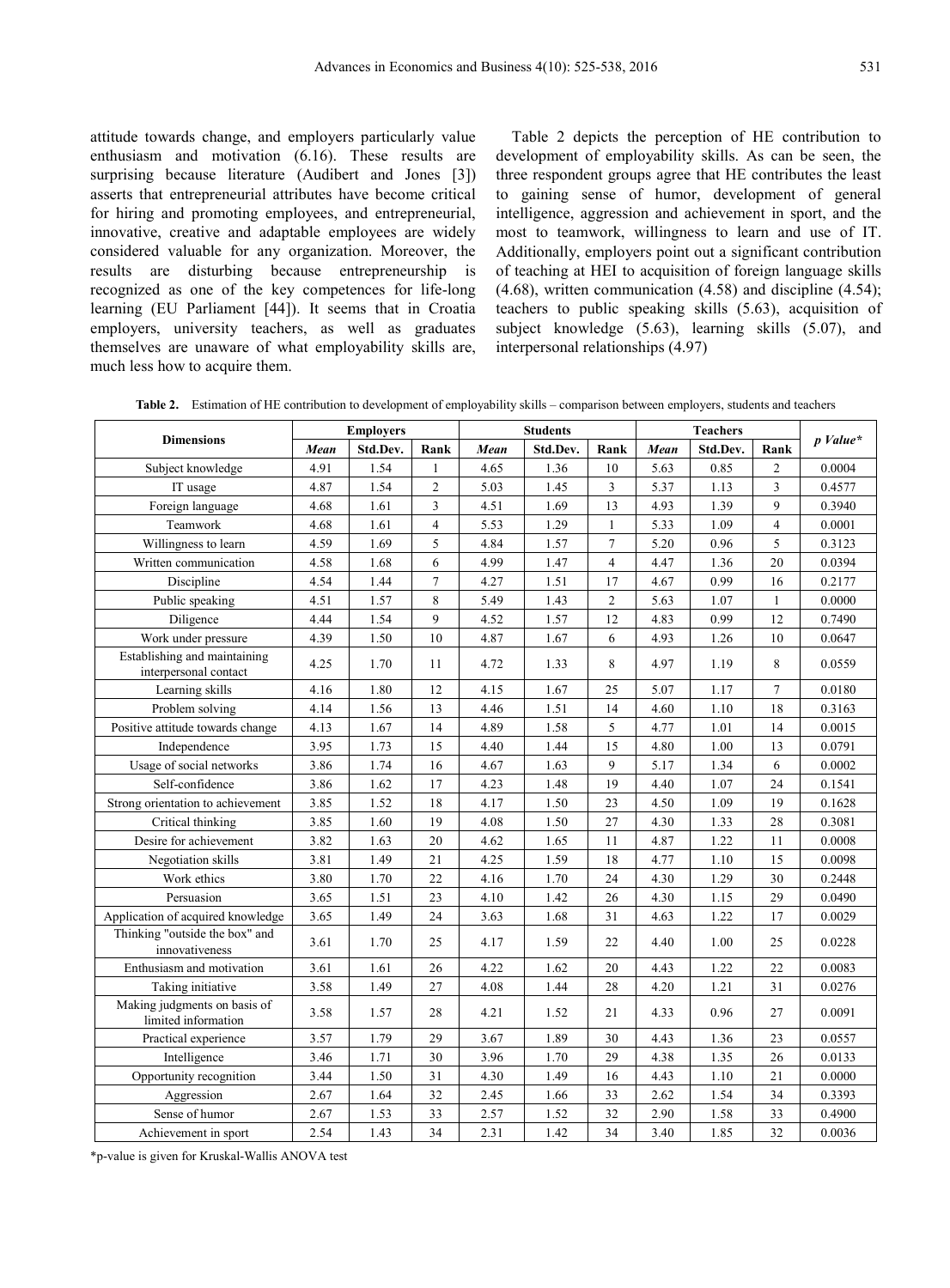Students rate the contribution to public speaking skills (5.49) highly, and add significant contribution of teaching to written communication (4.99), positive attitude to changes (4.89) and work under pressure (4.87).

On the other hand, employers, teachers and students agree that HE contributes little to taking initiative and gaining practical experience. The opinion of university teachers is significantly different from that of employers, in particular for negotiation, general intelligence and opportunity recognition. University teachers value contribution to these as very high, whereas employers value it as the lowest. It is interesting that, in general, university teachers value the contribution of teaching at the Faculty of Economics to the acquisition of employability skills with higher grades than students or employers. In this study, employers seem to share the opinion that students in general leave faculty with good knowledge of the field studied, but employers do not seem to consider subject knowledge critical for good performance in the employment environment. In their opinion, other dimensions such as learning skills and willingness to learn as well as enthusiasm and motivation are much more important for employment.

In addition, 86% of employers and 75% of students agree that senior students lack soft skills. This is in line with previous research (Rosenberg et.al. [9]) which demonstrated that soft skills are the most deficient skills received in HE. in summary, there is (except for IT usage and team work), much variation across these variables for respondents groups. Some of the interesting differences include the following. Teachers and employers believe that HE significantly contributes to gaining subject knowledge, but students agree with that in lesser degree. Also, students and especially teachers believe that teaching at the Faculty of Economics contributes significantly to the improvement in public speaking skills, but the employers do not share that opinion. Interestingly, employers value the contribution to foreign language skills highly, but students and teachers do not share the same view. Students and employers are not satisfied with the impact of HE in application of knowledge. In addition, employers set a low value on the contribution of HE to enthusiasm, desire to achievement, ability to see opportunities, negotiation skills, use of social networks, whereas teachers and students appreciate the impact much more.

The presented results show that there is a lot of disagreement between respondent groups regarding HE contribution to development of employability skills. Overall,

employers assess the contribution of HE to development of employability skills with the lowest values, although they believe the role of HE in increasing student employability is very important. Actually, all three groups estimated the role of HE in this as very important (73% of employers, 52% teachers and 49% students). All three groups of respondents agree that not enough attention is paid to the application of acquired knowledge, and that senior students lack soft skills. They all share the opinion that cooperation between faculties and industry is the crucial factor for increasing students' employability and 88% of employers would gladly take part in designing the curriculum for certain courses.

The impact of HE on entrepreneurial skills (problem solving, making judgments on the basis of limited information, taking initiative, thinking out of the box, determination to be independent, strong orientation to achievement, work under pressure and positive attitude towards change) is in general assessed by all three groups of respondents, especially teachers, as rather low. Contribution of HE to work under pressure and positive attitude towards change, of all entrepreneurial skills hold the highest means. Additionally, employers order problem solving, positive attitude towards change, determination to be independent and desire to achievement among entrepreneurial skills which are sufficiently developed during HE. Students seem most satisfied with the contribution of teaching at the Faculty of Economics to development of desire to achieve, problem solving, determination to be independent and opportunities recognition. Teachers, on the other hand, appreciate greatly the contribution of teaching to desire to achieve, determination to be independent and problem solving. In response to the need for more employable graduates, universities in Croatia are increasingly affirming entrepreneurial education as a core part of their curriculum, but these efforts are not enough as more attention has to paid to effective methods of teaching, as the results signal that teaching at Faculty of Economics weakly contributes to development of entrepreneurial skills.

Tables 3, 4, and 5 present the gap between means for importance of employability skills and their acquisition during studies. Considerable differences have been observed concerning the importance of employability skills and the contribution of HE to development of these skills. This corresponds with the findings in previous literature (Davies [39], Lindsay [40]). In general, means for importance of employability skills are significantly higher than the means for HE contribution to their development.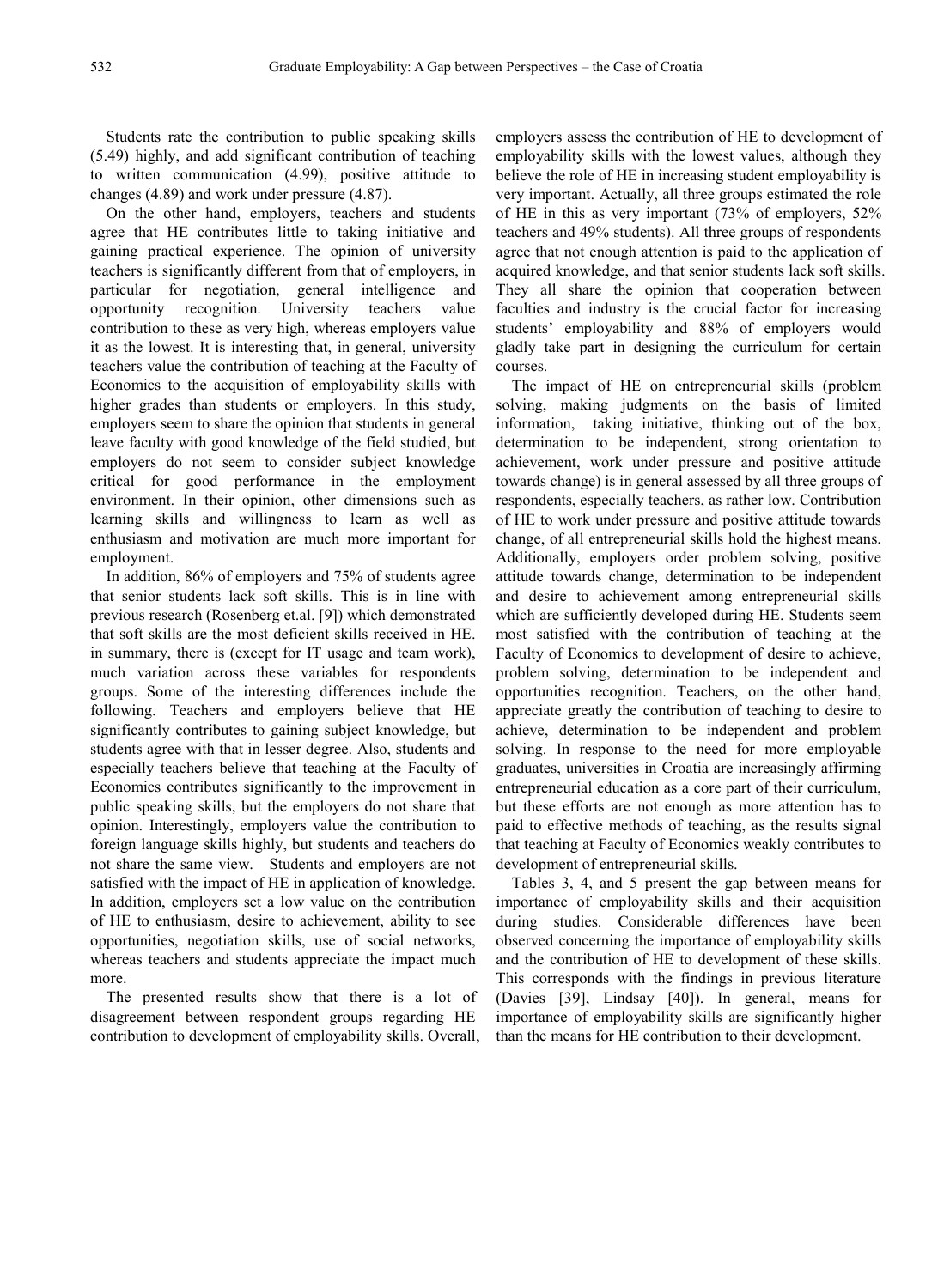| Dimensions                                         | Importance | Contribution | $p$ Value* |  |
|----------------------------------------------------|------------|--------------|------------|--|
|                                                    | Mean       | Mean         |            |  |
| Subject knowledge                                  | 4.86       | 4.91         | 0.609218   |  |
| Application of knowledge                           | 6.08       | 3.65         | 0.000000   |  |
| Learning skills                                    | 6.19       | 4.16         | 0.000000   |  |
| Establishing and maintaining interpersonal contact | 6.09       | 4.25         | 0.000000   |  |
| Usage of social networks                           | 4.70       | 3.86         | 0.004411   |  |
| Teamwork                                           | 5.99       | 4.68         | 0.000000   |  |
| Persuasion                                         | 5.41       | 3.65         | 0.000000   |  |
| Written communication                              | 5.91       | 4.58         | 0.000000   |  |
| Foreign languages                                  | 6.04       | 4.68         | 0.000000   |  |
| Sense of humor                                     | 4.61       | 2.67         | 0.000000   |  |
| Critical thinking                                  | 5.45       | 3.85         | 0.000000   |  |
| Negotiation skills                                 | 5.65       | 3.81         | 0.000000   |  |
| Public speaking                                    | 5.21       | 4.51         | 0.004667   |  |
| Problem solving                                    | 6.30       | 4.14         | 0.000000   |  |
| Intelligence                                       | 6.11       | 3.46         | 0.000000   |  |
| Making judgments on basis of limited information   | 5.49       | 3.58         | 0.000000   |  |
| Thinking out of the box and innovativeness         | 5.98       | 3.61         | 0.000000   |  |
| Opportunity recognition                            | 5.89       | 3.44         | 0.000000   |  |
| Work ethics                                        | 5.73       | 3.80         | 0.000000   |  |
| Enthusiasm and motivation                          | 6.16       | 3.61         | 0.000000   |  |
| Desire for achievement                             | 5.95       | 3.82         | 0.000000   |  |
| Aggression                                         | 2.89       | 2.67         | 0.267325   |  |
| Taking initiative                                  | 5.71       | 3.58         | 0.000000   |  |
| Strong orientation to achievement                  | 5.34       | 3.85         | 0.000000   |  |
| Independence                                       | 5.54       | 3.95         | 0.000000   |  |
| IT usage                                           | 6.08       | 4.87         | 0.000000   |  |
| Self-confidence                                    | 5.73       | 3.86         | 0.000000   |  |
| Achievement in sport                               | 3.28       | 2.54         | 0.003173   |  |
| Discipline                                         | 5.75       | 4.54         | 0.000000   |  |
| Diligence                                          | 5.99       | 4.44         | 0.000000   |  |
| Willingness to work                                | 6.16       | 4.59         | 0.000000   |  |
| Work under pressure                                | 5.65       | 4.39         | 0.000000   |  |
| Positive attitude towards change                   | 5.94       | 4.13         | 0.000000   |  |
| Practical experience                               | 5.10       | 3.57         | 0.000000   |  |

**Table 3.** Differences between estimation of importance of employability skills and HE contribution to their development – employers perspective

\*p-value is given for Mann-Whitney test

Based on these findings a conclusion can be made that respondents in this study perceive the importance of employability skills, but do not believe that teaching at the Faculty of Economics contributes sufficiently to the development of employability skills in students. The differences for two issues are the largest in the case of grades given by employers, and the least significant by teachers. Values for almost all employability skills given by employers are significantly higher than the values given for HE contribution to their development (See Table 3). This is contrary to a similar study (Wickramsinghe and Lasantha [45]) which identified a skill gap only in problem solving skills. The most dramatic differences can be observed in the categories of general intelligence, enthusiasm, application of acquired knowledge, opportunities recognition, thinking out of the box, taking initiative and desire to achieve, which

are interestingly, all entrepreneurial attributes. Based on these results, a conclusion can be made that employers are not satisfied with what HEI deliver to the labor market in Croatia.

In the media and elsewhere employers repeatedly voice their concern about the quality of graduates that exit HE. Therefore, teachers should focus not only on the acquisition of subject knowledge, but to the application of acquired knowledge and development of employability skills and attributes.

Substantial differences in importance of employability skills and the contribution of teaching at the Faculty of Economics to development of these skills can also be observed in case of students (See Table 4), especially for general intelligence, negotiation skills, thinking out of the box and power of persuasion.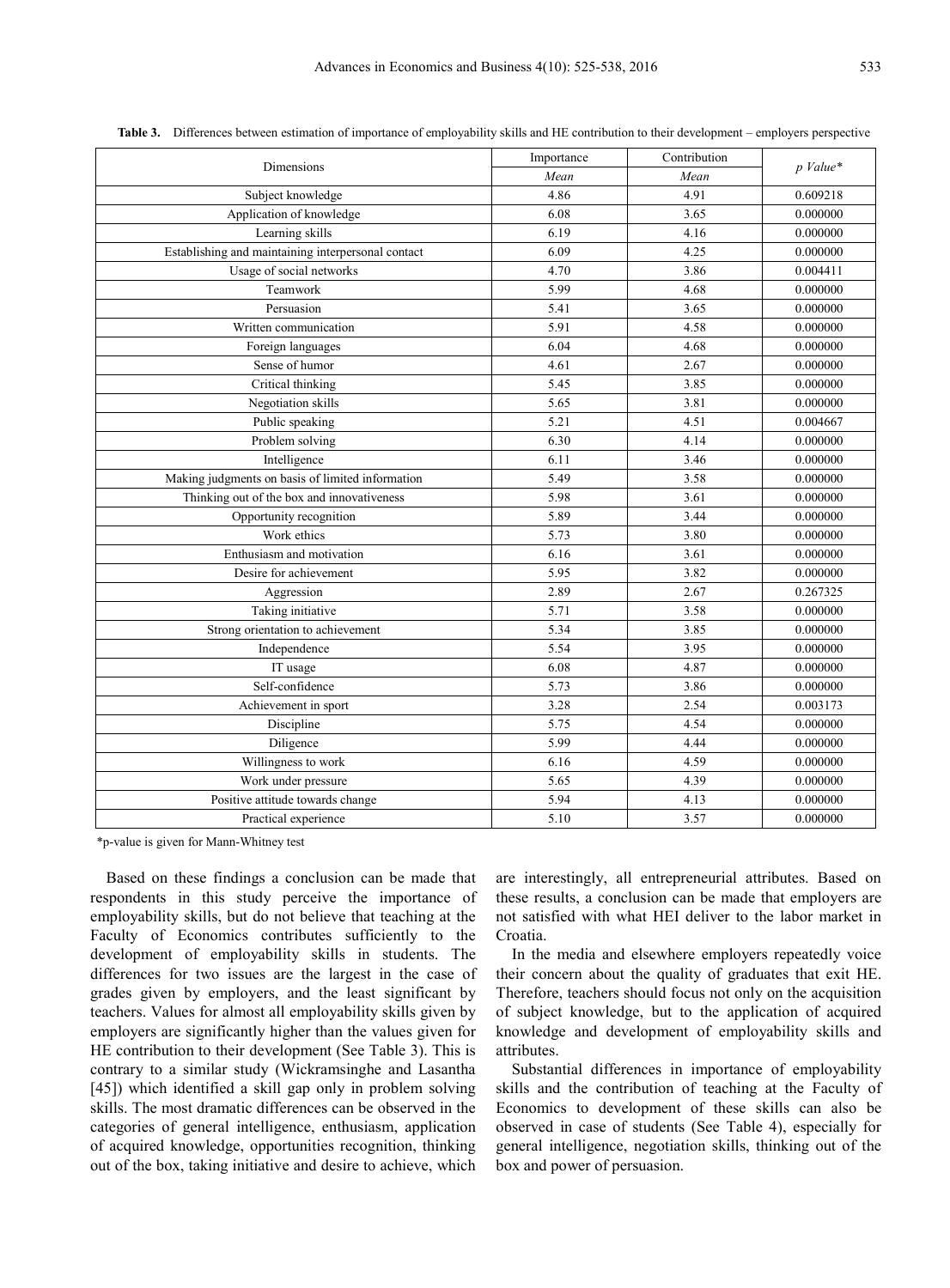|                                                    | Importance | Contribution |          |  |
|----------------------------------------------------|------------|--------------|----------|--|
| Dimensions                                         | Mean       | Mean         | p Value* |  |
| Subject knowledge                                  | 4.94       | 4.65         | 0.02051  |  |
| Application of knowledge                           | 5.93       | 3.63         | 0.00000  |  |
| Learning skills                                    | 5.74       | 4.15         | 0.00000  |  |
| Establishing and maintaining interpersonal contact | 5.87       | 4.72         | 0.00000  |  |
| Usage of social networks                           | 5.24       | 4.67         | 0.00044  |  |
| Teamwork                                           | 6.03       | 5.53         | 0.00001  |  |
| Persuasion                                         | 5.86       | 4.10         | 0.00000  |  |
| Written communication                              | 6.06       | 4.99         | 0.00000  |  |
| Foreign languages                                  | 6.25       | 4.51         | 0.00000  |  |
| Sense of humor                                     | 4.16       | 2.57         | 0.00000  |  |
| Critical thinking                                  | 5.20       | 4.08         | 0.00000  |  |
| Negotiation skills                                 | 6.00       | 4.25         | 0.00000  |  |
| Public speaking                                    | 6.09       | 5.49         | 0.00000  |  |
| Problem solving                                    | 6.15       | 4.46         | 0.00000  |  |
| Intelligence                                       | 5.97       | 3.96         | 0.00000  |  |
| Making judgments on basis of limited information   | 5.67       | 4.21         | 0.00000  |  |
| Thinking out of the box and innovativeness         | 5.99       | 4.17         | 0.00000  |  |
| Opportunity recognition                            | 5.77       | 4.30         | 0.00000  |  |
| Work ethics                                        | 5.38       | 4.16         | 0.00000  |  |
| Enthusiasm and motivation                          | 5.89       | 4.22         | 0.00000  |  |
| Desire for achievement                             | 5.93       | 4.62         | 0.00000  |  |
| Aggression                                         | 3.01       | 2.45         | 0.00001  |  |
| Making initiative                                  | 5.54       | 4.08         | 0.00000  |  |
| Strong orientation to achievement                  | 5.41       | 4.17         | 0.00000  |  |
| Independence                                       | 5.68       | 4.40         | 0.00000  |  |
| IT usage                                           | 6.16       | 5.03         | 0.00000  |  |
| Self-confidence                                    | 5.94       | 4.23         | 0.00000  |  |
| Achievement in sport                               | 3.07       | 2.31         | 0.00000  |  |
| Discipline                                         | 5.64       | 4.27         | 0.00000  |  |
| Diligence                                          | 5.99       | 4.52         | 0.00000  |  |
| Willingness to work                                | 6.16       | 4.84         | 0.00000  |  |
| Work under pressure                                | 5.60       | 4.87         | 0.00000  |  |
| Positive attitude towards change                   | 6.12       | 4.89         | 0.00000  |  |
| Practical experience                               | 5.49       | 3.67         | 0.00000  |  |

**Table 4.** Differences between estimation of importance of employability skills and HE contribution to their development - students perspective

\*p-value is given for Mann-Whitney test

As expected, with teachers, differences between importance of skills and HE contribution to development are the least notable (See Table 5). In some cases, for example for usage of social networks and public speaking skills, HE contribution is rated higher than the importance. Interestingly, the mean given by teachers to HE contribution to acquisition of subject knowledge (5.63) is higher than the mean for importance of subject knowledge (5.43) in securing employment.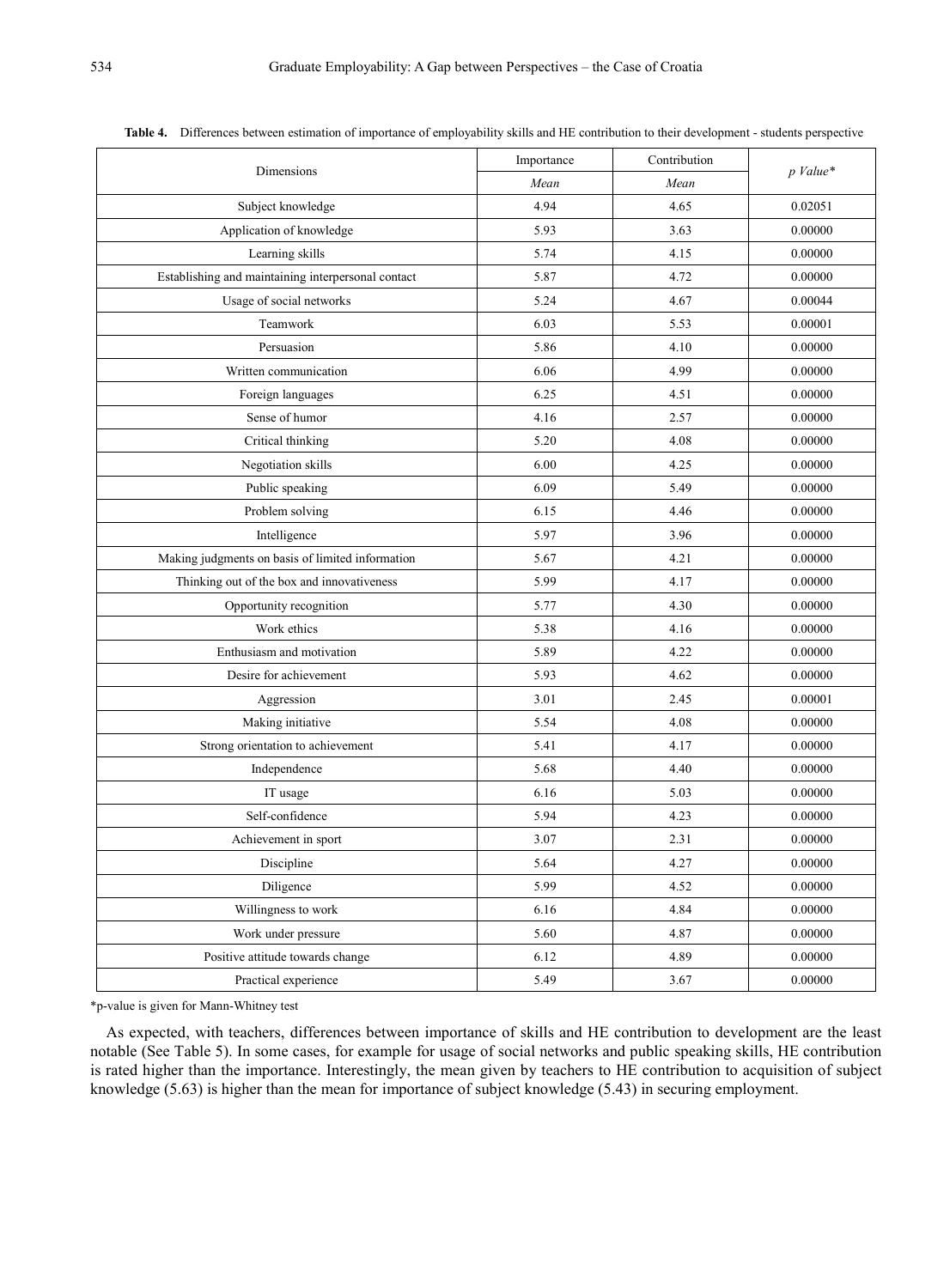|                                                    | Importance | Contribution |          |  |
|----------------------------------------------------|------------|--------------|----------|--|
| Dimensions                                         | Mean       | Mean         | p Value* |  |
| Subject knowledge                                  | 5.43       | 5.63         | 0.397112 |  |
| Application of knowledge                           | 6.10       | 4.63         | 0.000016 |  |
| Learning skills                                    | 5.93       | 5.07         | 0.007074 |  |
| Establishing and maintaining interpersonal contact | 6.07       | 4.97         | 0.000223 |  |
| Usage of social networks                           | 4.93       | 5.17         | 0.542452 |  |
| Teamwork                                           | 5.77       | 5.33         | 0.126019 |  |
| Persuasion                                         | 5.40       | 4.30         | 0.000220 |  |
| Written communication                              | 5.67       | 4.47         | 0.000367 |  |
| Foreign languages                                  | 5.93       | 4.93         | 0.003016 |  |
| Sense of humor                                     | 4.73       | 2.90         | 0.000020 |  |
| Critical thinking                                  | 5.73       | 4.30         | 0.000016 |  |
| Negotiation skills                                 | 5.63       | 4.77         | 0.003117 |  |
| Public speaking                                    | 5.43       | 5.63         | 0.435879 |  |
| Problem solving                                    | 6.00       | 4.60         | 0.000012 |  |
| Intelligence                                       | 5.86       | 4.38         | 0.000031 |  |
| Making judgments on basis of limited information   | 5.77       | 4.33         | 0.000009 |  |
| Thinking out of the box and innovativeness         | 5.73       | 4.40         | 0.000022 |  |
| Opportunity recognition                            | 5.70       | 4.43         | 0.000040 |  |
| Work ethics                                        | 5.17       | 4.30         | 0.022710 |  |
| Enthusiasm and motivation                          | 5.70       | 4.43         | 0.000098 |  |
| Desire for achievement                             | 5.57       | 4.87         | 0.012716 |  |
| Aggression                                         | 3.57       | 2.62         | 0.022466 |  |
| Taking initiative                                  | 5.40       | 4.20         | 0.000461 |  |
| Strong orientation to achievement                  | 5.23       | 4.50         | 0.016809 |  |
| Independence                                       | 5.13       | 4.80         | 0.128985 |  |
| IT usage                                           | 5.93       | 5.37         | 0.038096 |  |
| Self-confidence                                    | 5.90       | 4.40         | 0.000001 |  |
| Achievement in sport                               | 3.27       | 3.40         | 0.874101 |  |
| Discipline                                         | 5.73       | 4.67         | 0.000275 |  |
| Diligence                                          | 5.77       | 4.83         | 0.000944 |  |
| Willingness to work                                | 6.03       | 5.20         | 0.001798 |  |
| Work under pressure                                | 5.38       | 4.93         | 0.074065 |  |
| Positive attitude towards change                   | 5.90       | 4.77         | 0.000058 |  |
| Practical experience                               | 5.90       | 4.43         | 0.000028 |  |

**Table 5.** Differences between estimation of importance of employability skills and HE contribution to their development – teachers perspective

\*p-value is given for Mann-Whitney test

In conclusion, students, university teachers and employers adopt different perspectives on knowledge, skills and attributes important for employment and value the contribution of HE to the development of these skills, knowledge and attributes differently, which has implications for improving the curriculum, planning courses and managing graduates careers. We strongly believe that employers' opinion makes the difference, and therefore HEI, teachers and students have to be aware of what employers expect, and tailor the courses and choose methods of teaching based on that.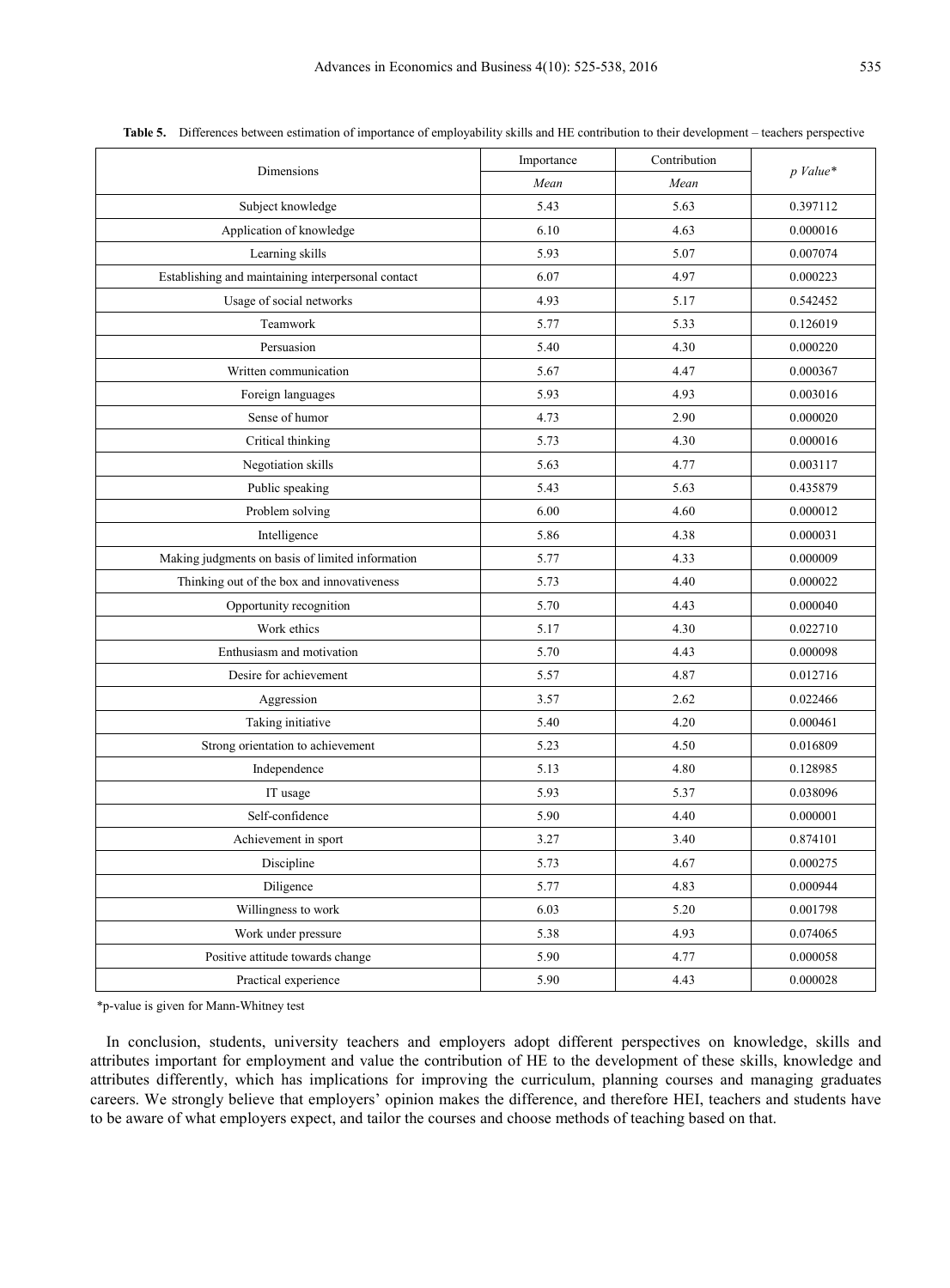## **4. Conclusions**

This study has shown that employers, students and teachers have different perceptions of skills and attributes which enhance graduate employability. As collaboration is the foundation of business operations, executives consistently rank interpersonal skills as a critical competency for a successful workforce (Bedwell et.al. [45]). Our research proved the importance of interpersonal skills, but they were not ranked as high in importance as expected. According to this study, employers value problem solving skills, learning skills, willingness to learn, as well as enthusiasm and intelligence as the most important employability skills. They value the contribution of teaching at Faculty of Economics to acquisition of subject knowledge, IT usage and teamwork as substantial, and to development of enthusiasm and general intelligence, as well as to acquisition of entrepreneurial attributes as insufficient. As expected, employers assess the contribution of HE teaching to development of entrepreneurial skills as rather low, but the fact that employers in our study do not recognize entrepreneurial skills particularly as important for enhancing employability is surprising. This leads us to the conclusion that they are not fully aware of what employable graduates attributes actually are. Furthermore, there is a significant gap between skills and attributes valued by the employers, and the skills and attributes received by students during HE. In summary, the findings indicate that skills and attributes which employers expect graduates to bring to the workplace, such as intelligence, enthusiasm and motivation, application of knowledge, problem solving and learning skills are weakly developed during HE. This study highlights the growing need that faculties put emphasis upon skills development based upon employers' priorities, as well as monitor the realized effects of teaching at HEI in increasing the employability of students.

Students have expectations that their university education will prepare them for their future career. They should recognize the need to develop a strong curriculum vitae, based on a blend of subject knowledge, skills and attributes, and higher educational institutions need to ensure that their graduates possess employability skills that employers expect them to possess.

Obviously, employability skills are desired to be taught during degree programs and therefore curriculum change is needed. Where, to what extent and how they are to be included in the curriculum is beyond the scope of this study. On the other hand, higher education institutions cannot be expected to provide undergraduates with completely and fully developed skills for future employment. It is important to point out that teachers, employers and students should be equally responsible for skills development. In order to develop skills that employers value highly, students need practical work training through internships, and in order to assist their students in that and build their own competitiveness, universities should develop strong partnerships with employers. Students should additionally

be encouraged to participate in tasks in HE that can improve their employability skills by encouraging proactivity in students and their participation in extra-curricular activities. Senior students should take care of their skills levels and employers' priorities well in advance (during senior years of studying) in order to develop them in time, i.e. before looking for the job. We agree with Kyrieri and Roidou (2012 [14]) that only workers who have access to comprehensible information about the job markets and their opportunities can decide, for example, to undertake further training or relocate to a region where their qualifications' profiles are in demand and well rewarded

Education and labor market are closely interconnected because, from the systems perspective, the output/final product of higher education presents the intake of employment environment. If in a business relationship a supplier has to cater for customers' needs, then this should be equally true for the relationship between higher education and labor market. If there is little or no communication between the two, the quality and the type of the product will be inadequate. It is a good employability that students, employers and teachers should be looking for and it is important to increase employability in line with education attainment.

Although the initial purpose of the survey was to assess the usefulness of survey methodology as a means of assessing the importance of particular skills and attributes for graduate employability, the research addressed a number of interesting questions related to the importance of certain skills and attributes for increasing employability. Also, the triangular approach used in this study adds value to the existing literature on graduate employability. Measuring the importance of certain skills and attributes for employment from three sides validates the existence of the gap and the differences in perspectives among students, teachers at the faculty and employers.

The research is not exempt from limitations as it was limited to students and teachers at Faculty of Economics in Osijek, Croatia. It is suggested that further studies need to be conducted to determine whether differences in attitudes exist in regard to other faculties of the university, and to compare the responses of senior students and teachers from different universities. Also, a post hoc analysis is needed to test further the observed differences. An idea for additional research is to investigate how the differences fluctuate according to the changes made in the labor market and how employability skills could better match labor shortages.

## **REFERENCES**

- [1] Crayford, J., Fearon, C., McLaughlin, H., & van Vuuren, W. 2012. Affirming entrepreneurial education: learning, employability and personal development. Industrial and Commercial Training. 44(4): 187-193.
- [2] Rynes, S. L., Trank, C. Q., Lawson, A. M., & Ilies, R. 2003.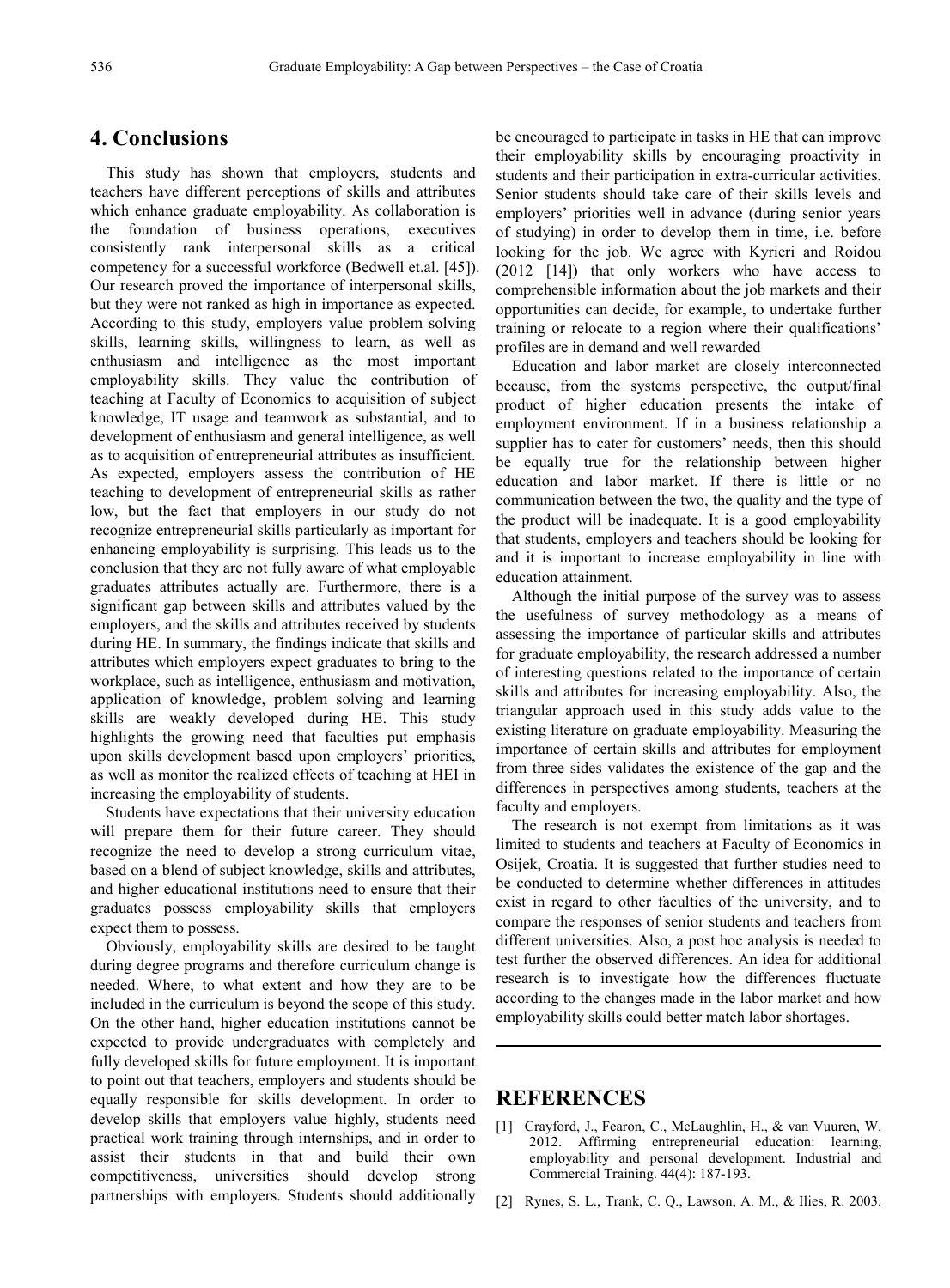Behavioral coursework in business education: Growing evidence of a legitimacy crisis. Academy of Management Learning & Education. 2(3): 269-283.

- [3] Audibert, G. & Jones, M. 2002. The Softer Side. Advisor Today. 97(2): 72
- [4] Gibb, A. 2008. Entrepreneurship and enterprise education in schools and colleges: insights from UK practice. International Journal of Entrepreneurship Education. 6(2): 48.
- [5] Gibb, A. 2002. In pursuit of a new entrepreneurship paradigm for learning: creative destruction, new values, new ways of doing things and new combinations of knowledge. International Journal of Management Reviews. 4(3): 233-269.
- [6] Richens, G. (1999, December 12-15). Perceptions of southern Nevada employers regarding the importance of SCANS workplace basic skills. Annual Meeting of the Association for Career and Technical Education. Orlando, FL.
- [7] Bedwell, W. L., Fiore, S. M., & Salas, E. 2014. Developing the future workforce: An approach for integrating interpersonal skills into the MBA classroom. Academy of Management Learning & Education. 13(2): 171-186.
- [8] Bok, D. 2006 Our Underachieving Colleges. Princeton University Press, Princeton, NJ.
- [9] Rosenberg, S., Heimler, R., & Morote, E. S. (2012). Basic employability skills: a triangular design approach. Education+ Training, 54(1), 7-20.
- [10] Conrad, C.A. & Leigh, W.A. 1999. Soft skills: Bridge or barrier to employment? Focus, 27(1): 5-6.
- [11] Etzkowitz, H. 2010. The triple helix: university-industry-government innovation in action. Routledge.
- [12] Rosenbaum, J. 2002. Beyond Empty Promises: Policies to Improve Transitions into College and Jobs. Office of Vocational and Adult Education, US Department of Education, Washington, DC.
- [13] Carnevale, A. P., Gainer, L. J., & Meltzer, A. S. 1990. Workplace basics: The essential skills employers want. San Francisco: Jossey-Bass Publishers.
- [14] Kyrieri, K.M. and Roidou, E. 2012. Satisfying Labour Demands in Mid- and Low-Skilled Occupations through Immigration. EIPAScope. 2012(1):37-42. ISSN 1025-6253
- [15] The National Employers Skills Survey Main Report 2003. Retrieved August 28, 2015. from https://www.gov.uk/government/uploads/system/uploads/att achment\_data/file/303643/2003national-employers-skills-sur vey-2003-key-findings.pdf
- [16] Cotton, K. 1993. Developing Employability Skills. Northwest Regional Educational Laboratory.
- [17] What Work Requires of Schools 2000. (1991, June) A SCANS Report for America. The Secretary's Commission on Achieving Necessary Skills, a publication of the US Department of Labor
- [18] Diploma is no longer a key factor for employment. Round table. Zagreb 2013. Retrieved March 6, 2015. from http://liderpress.hr/poslovna-znanja/diploma-vise-nije-kljucn i-faktor/
- [19] Employability Skills Report 2010. City and Guilds Centre for Skills Development, United kingdom
- [20] Nunan, T. (1999, July 12-15). Graduate qualities, employment and mass higher education. HERDSA Annual Conference. Melbourne.
- [21] Swiatek, J. 2000. Student and Employer Expectation, Proc. Of International Conference on Engineering Education (ICEE) Taiwan
- [22] Yorke, M & Knight, P. T. 2004. Embedding employability into the curriculum. Learning and Employability Series. LTSN Generic Centre
- [23] Bracey, G. W. 2007. Growing an achievement gap. Education Week. 27(25): 26.
- [24] Van Der Heijden, B., Boon, J., Van der Klink, M., & Meijs, E. 2009). Employability enhancement through formal and informal learning: an empirical study among Dutch nonacademic university staff members. International journal of training and development. 13(1): 19-37.
- [25] Nasir ANBMD, Ali FD, Noordin NKB, Noordin MSB. 2011. Technical skills and non-technical skills: predefinition concept. Proceedings of the IETEC'11 Conference, Kuala Lumpur, Malaysia.
- [26] Fatoki, O. 2014. Final Year Undergraduate Students' Perception of their Non-technical Skills. Mediterrean Journal of Social Sciences. 5(7): 43-47.
- [27] Hillage, J., & Pollard, E. (1998). Employability: developing a framework for policy analysis. London: DfEE.
- [28] Yorke, M. 2006. Employability in higher education: what it is – what it is not. Learning  $&$  Employability Series one. The Higher Education Academy. York. United Kingdom.
- [29] Griesel, H., & Parker, B. 2009. Graduate attributes. Higher Education South Africa and the South African Qualifications Authority, Pretoria.
- [30] Cox, S., & King, D. 2006. Skill sets: an approach to embed employability in course design. Education  $\&$  Training, 48(4): 262-274.
- [31] Buck, L. L., & Barrick, R. K. 1987. They're Trained, But Are They Employable?. Vocational Education Journal. 62(5): 29-31.
- [32] Watts, A. G. 2006. Career Development Learning and Employability. The Higher Education Academy, York.
- [33] Bennett, N., Dunne, E., & Carré, C. 1999. Patterns of core and generic skill provision in higher education. Higher education. 37(1): 71-93
- [34] Dacre Pool, L. & Sewell, P. 2007. The key to employability: developing a practical model of graduate employability. Education & Training. 49(4): 277-289.
- [35] Johnes, G. 2006. Career interruptions and labour market outcomes. EOC Working Paper Series, No. 45. Manchester: Equal Opportunities Commission.
- [36] Harvey, L., Plimmer, L., Moon, S. & Geall, V. 1997. Student Satisfaction Manual. Buckingham. Open University Press.
- [37] Jones, C. & English, J. 2004. A contemporary approach to entrepreneurship education. Education & Training. 46(8/9): 416-423.